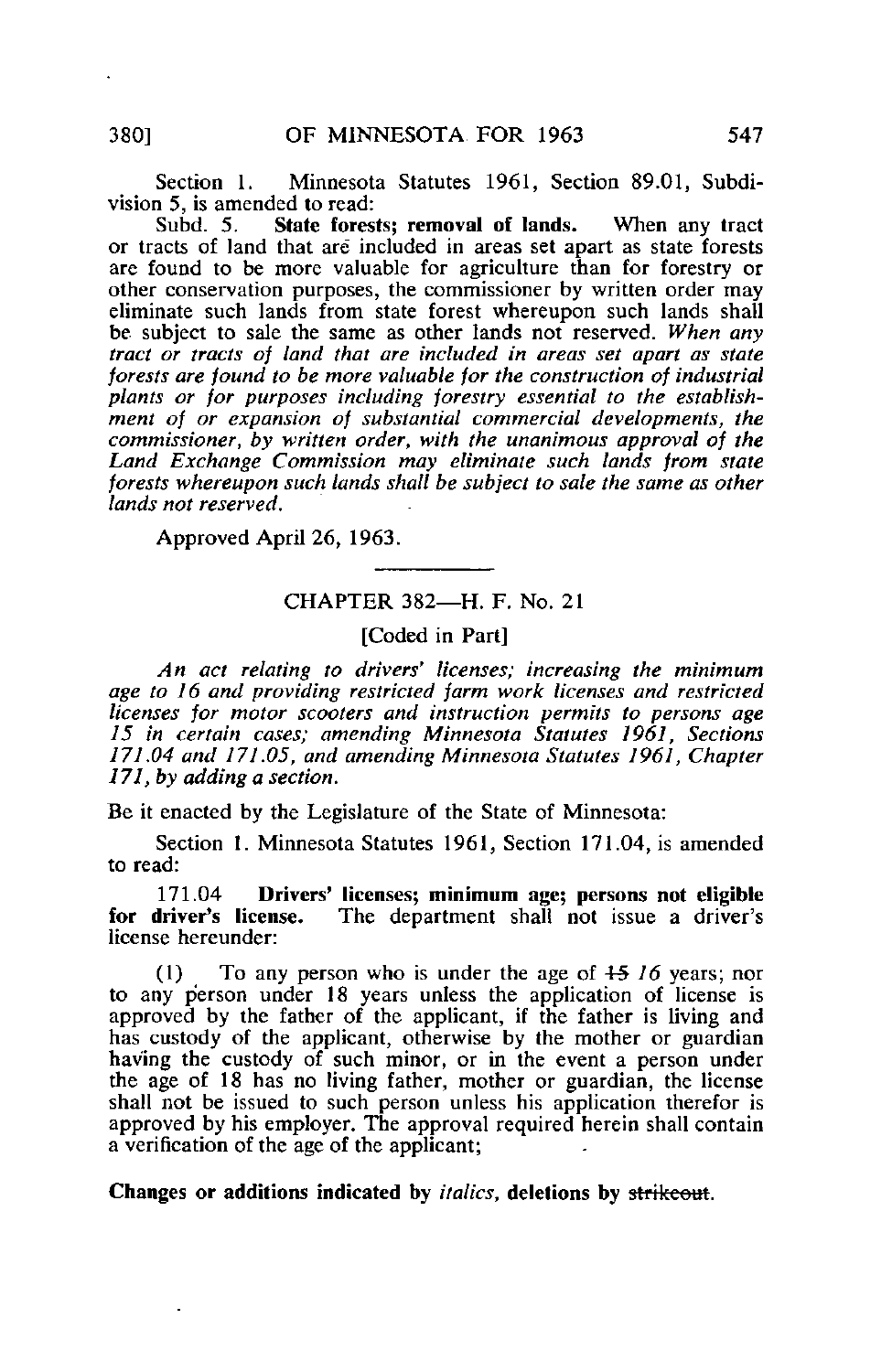(2) To any person whose license has been suspended during the period of suspension except that a suspended license may be reinstated during the period of suspension upon the licensee furnishing proof of financial responsibility in the same manner as provided in the safety responsibility act;

(3) To any person whose license has been revoked except upon furnishing proof of financial responsibility in the same manner as provided in the safety responsibility act and if otherwise qualified;

(4) To any person who is an habitual drunkard as determined by competent authority or is addicted to the use of narcotic drugs;

(5) To any person who has previously been adjudged insane, inebriate, epileptic, or feeble-minded unless the department is satisfied that such person is competent to operate a motor vehicle with safety to persons or property;

(6) To any person who is required by this chapter to take an examination, unless such person shall have successfully passed such examination;

(7) To any person who is required under the provisions of the safety responsibility laws of this state to deposit proof of financial responsibility and who has not deposited such proof;

(8) To any person when the commissioner has good cause to believe that the operation of a motor vehicle on the highways by such person would be inimical to public safety or welfare;

(9) To any person when, in the opinion of the commissioner, such person is afflicted with or suffering from such physical or mental disability or disease as will affect such person in a manner to prevent him from exercising reasonable and ordinary control over a motor vehicle while operating the same upon the highways; nor to a person who is unable to read and understand official signs regulating, warning, and directing traffic.

Sec. 2. Minnesota Statutes 1961, Section 171.05, is amended to read:

171.05 Instruction permits. Subdivision J. Any person who, except for his lack of instruction in operating a motor vehicle, would otherwise be qualified to obtain a driver's license under this chapter, may apply for an instruction permit and the department shall issue such permit entitling the applicant, while having such permit in his immediate possession, to drive a motor vehicle upon the highways for a period of six months, but such person must be

Changes or additions indicated by *italics*, deletions by strikeout.